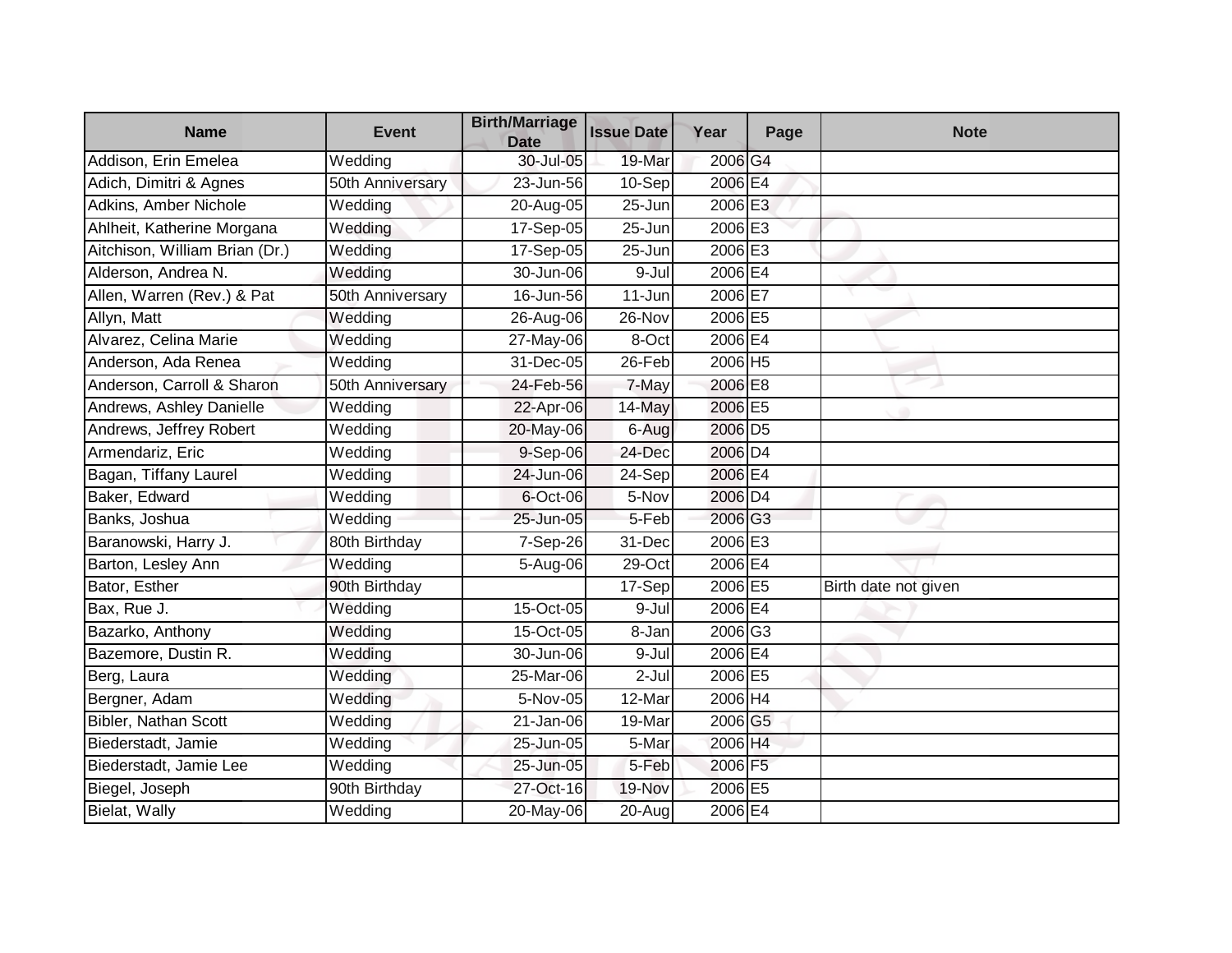| Black, Charles Franklin & Betty        | 60th Anniversary | 2-Nov-46           | 3-Dec     | 2006 E5                     |                           |
|----------------------------------------|------------------|--------------------|-----------|-----------------------------|---------------------------|
| Lou (Snyder)                           |                  |                    |           |                             |                           |
| Blastick, Ryan                         | Wedding          | 17-Sep-05          | 5-Mar     | 2006 H5                     |                           |
| Bloise, Alicia Marie                   | Wedding          | September,<br>2006 | $29$ -Oct | 2006 E4                     | Date of wedding not given |
| Boggs, Eric Jackson                    | Wedding          | $30 - Dec -05$     | 14-May    | 2006 E5                     |                           |
| Boksa, Joseph & Delores                | 33rd Anniversary |                    | 18-Jun    | 2006 E3                     | Wedding date not given    |
| Boldenow, Christina Carol              | Wedding          | 16-Dec-06          | 24-Dec    | 2006 D <sub>5</sub>         |                           |
| Bonic, Beth                            | Wedding          | 8-Apr-06           | 11-Jun    | 2006 E7                     |                           |
| Borgetti, Americo & Lucille<br>(Benak) | 50th Anniversary | 11-Feb-56          | 12-Mar    | 2006 H5                     |                           |
| Bosnich, Rodney                        | Wedding          | 10-Jun-06          | 10-Sep    | 2006 E5                     |                           |
| Boyce, Seamus P.                       | Wedding          | 5-Aug-06           | 10-Dec    | 2006 E8                     |                           |
| Bozarth, Crystal                       | 102nd Birthday   |                    | 10-Sep    | 2006 E5                     | Birth date not given      |
| Bradley, Lauren                        | Wedding          | 25-Mar-06          | $2-Jul$   | 2006 E5                     |                           |
| Brandsma, Melvin & Beatrice            | 65th Anniversary | 15-May-41          | 14-May    | 2006 E5                     |                           |
| Branham, Lisa Marie                    | Wedding          | 7-Jul-06           | 24-Sep    | 2006 E4                     |                           |
| Breheny, John                          | Wedding          | 14-Oct-06          | 15-Oct    | 2006 E5                     |                           |
| Brock, Chelsea                         | Wedding          | 19-Aug-06          | 24-Dec    | 2006 D4                     |                           |
| Broman, Carl Uno Jr.                   | 80th Birthday    | 18-Apr-26          | 12-Mar    | 2006 H5                     |                           |
| Brooks, Richard A. & Nancy P.          | 50th Anniversary | 7-Apr-56           | 28-May    | 2006 D <sub>5</sub>         |                           |
| Brown, David Ryan                      | Wedding          | 16-Sep-06          | 10-Dec    | 2006 E5                     |                           |
| Brown, Larissa                         | Wedding          | 24-Jun-06          | 8-Oct     | 2006 E4                     |                           |
| Brown, Lisa Marie                      | Wedding          | 30-Jul-05          | 5-Mar     | $2006 \overline{\text{H}4}$ |                           |
| Brown, Mildred O.                      | 90th Birthday    | 11-Apr-16          | 30-Apr    | 2006 E4                     |                           |
| Brugos, Jory Lorraine                  | Wedding          | 13-Aug-06          | 24-Sep    | 2006 E4                     |                           |
| Bubacz, Thomas & Theresa               | 25th Anniversary | 13-Jun-81          | 9-Jul     | $2006$ E4                   |                           |
| Buchanan, James & Ireta                | 50th Anniversary |                    | 8-Oct     | 2006 E5                     | Wedding date not given    |
| Bugaski, Frank & Alice (Pikor)         | 60th Anniversary | 19-Oct-06          | 5-Nov     | 2006 D <sub>5</sub>         |                           |
| Bukovac, Dorothy                       | 95th Birthday    | 3-Sep-11           | 24-Sep    | 2006 E5                     |                           |
| Bukovac, Dorothy                       | 95th Birthday    | 3-Sep-11           | 10-Sep    | 2006 E4                     |                           |
| Bulger, John Joseph                    | Wedding          | 18-Dec-05          | 29-Jan    | 2006 H5                     |                           |
| Buono, Mariano & Sandra                | 50th Anniversary |                    | 1-Oct     | 2006 D4                     | Wedding date not given    |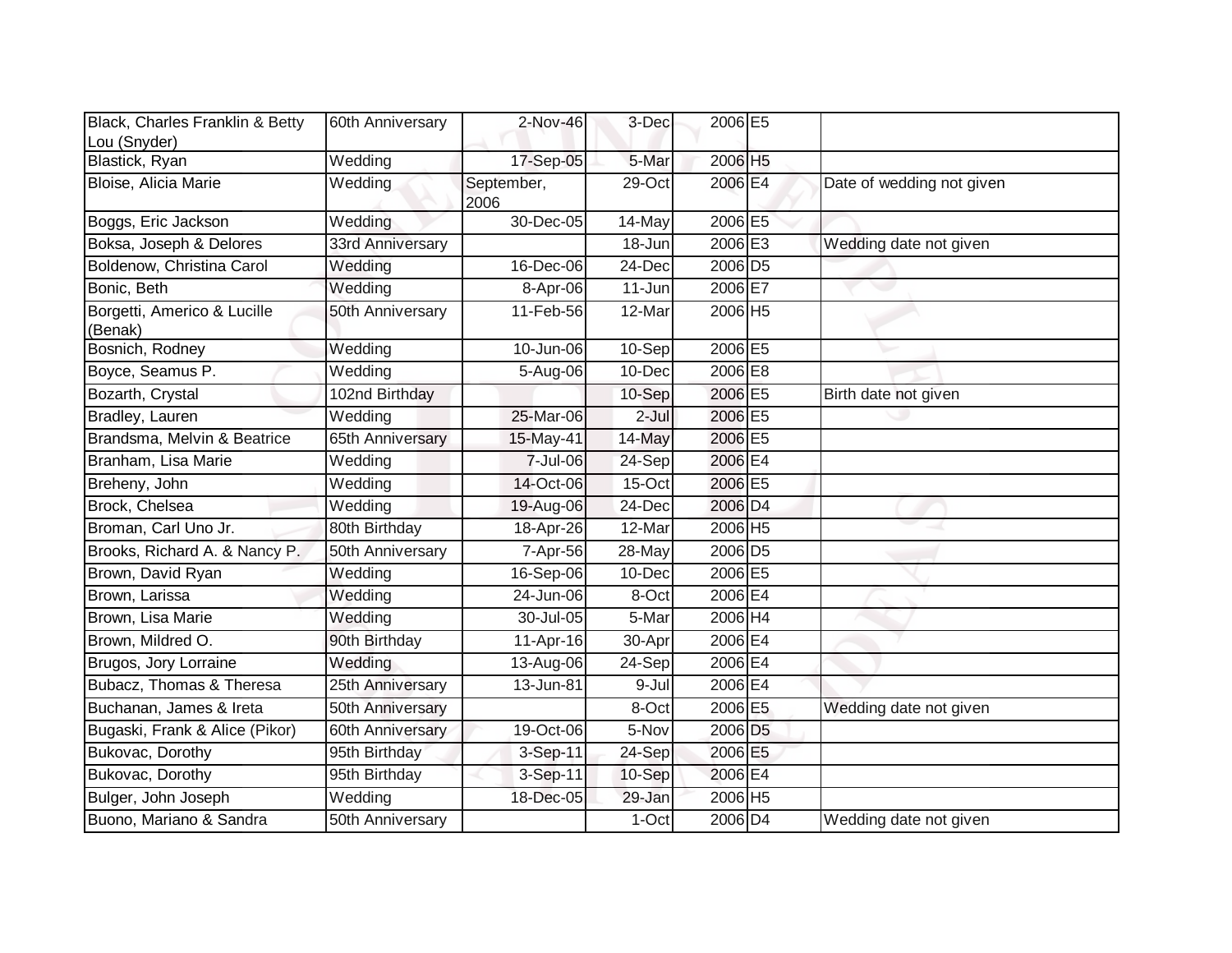| Cadl3, Phillip Scott                     | Wedding          | 17-Dec-05  | 19-Feb    | 2006 G3             |                      |
|------------------------------------------|------------------|------------|-----------|---------------------|----------------------|
| Calzacorto, James Andrew                 | Wedding          | 7-Oct-06   | 24-Dec    | 2006 D6             |                      |
| Camp, Caroline Margaret                  | Wedding          | 1-Jul-06   | 5-Nov     | 2006 D <sub>4</sub> |                      |
| Carmen, Phillip David                    | Wedding          | 6-May-06   | 6-Aug     | 2006 D5             |                      |
| Carmichael, Todd Douglas                 | Wedding          | 20-Aug-05  | 1-Jan     | 2006 G3             |                      |
| Carpenter, Danielle Dalynn               | Wedding          | 5-Nov-05   | 15-Jan    | 2006 H3             |                      |
| Carter, Michelle Joanne                  | Wedding          | 24-Jun-06  | 1-Oct     | 2006 D4             |                      |
| Casbon, Delbert                          | 90th Birthday    | 30-Sep-16  | 26-Nov    | 2006 E5             |                      |
| Ceballos, Jennifer Megan                 | Wedding          | 7-Oct-06   | 24-Dec    | 2006 D6             |                      |
| Charlson, Harry & Betty (Arndt)          | 50th Anniversary | 21-Jan-56  | $19-Feb$  | 2006 G3             |                      |
| Childers, Cara                           | Wedding          | 5-Nov-05   | 12-Mar    | 2006 H4             |                      |
| Chitty, Cyril Keith                      | Wedding          | 20-May-06  | $16$ -Jul | 2006 E4             |                      |
| Chmelik, Julie                           | Wedding          | 27-Aug-05  | 2-Apr     | 2006 H5             |                      |
| Christoffel, Andrew                      | Wedding          | 17-Sep-05  | 19-Feb    | 2006 G3             |                      |
| Christopher, Keri                        | Wedding          | 6-May-06   | 26-Nov    | 2006 E5             |                      |
| Ciesielski, Chester D.                   | Wedding          | 11-Nov-06  | 24-Dec    | 2006 D6             |                      |
| Circle, Gretchen                         | Wedding          | 14-Jul-06  | 10-Dec    | 2006 E5             |                      |
| Clark, Alan Douglas                      | Wedding          | 31-Dec-05  | 26-Feb    | 2006 H5             |                      |
| Clark, Julie                             | Wedding          | 8-Oct-05   | 5-Mar     | 2006 H4             |                      |
| Clayton, Laura Denise                    | Wedding          | 29-Oct-05  | 11-Jun    | 2006 E7             |                      |
| Cleveland, Laci Marie                    | Wedding          | 10-Jun-06  | 6-Aug     | 2006 D5             |                      |
| Clifford, Jermey                         | Wedding          | 24-Feb-06  | $6-Aug$   | 2006 D <sub>5</sub> |                      |
| Colville, William & Barbara              | 50th Anniversary | 18-Aug-56  | 5-Nov     | 2006 D5             |                      |
| Conley, Roy & Helen (Sapyta)             | 67th Anniversary | 9-Nov-38   | 14-May    | 2006 E4             |                      |
| Cook, A. Gilbert & Nancy L.<br>(Spriggs) | 50th Anniversary | 18-Aug-56  | 6-Augl    | 2006 D <sub>5</sub> |                      |
| Cope, Bill & Sally                       | 50th Anniversary | 11-Aug-56  | 8-Oct     | 2006 E5             |                      |
| Cotner, Clyde & Barbara                  | 56th Anniversary | 25-Jan-50  | 29-Jan    | 2006 H5             |                      |
| Crossett, Jack & Nancy                   | 50th Anniversary | 7-Jun-56   | 20-Aug    | 2006 E4             |                      |
| Crumpton, Wendy                          | Wedding          | 31-Dec-05  | 19-Mar    | 2006 G5             |                      |
| Csepiga, Katrina Margit                  | Wedding          | $1-Jul-06$ | 24-Sep    | 2006 E4             |                      |
| Cwetna, Joseph                           | 90th Birthday    |            | $17-Sep$  | 2006 E5             | Birth date not given |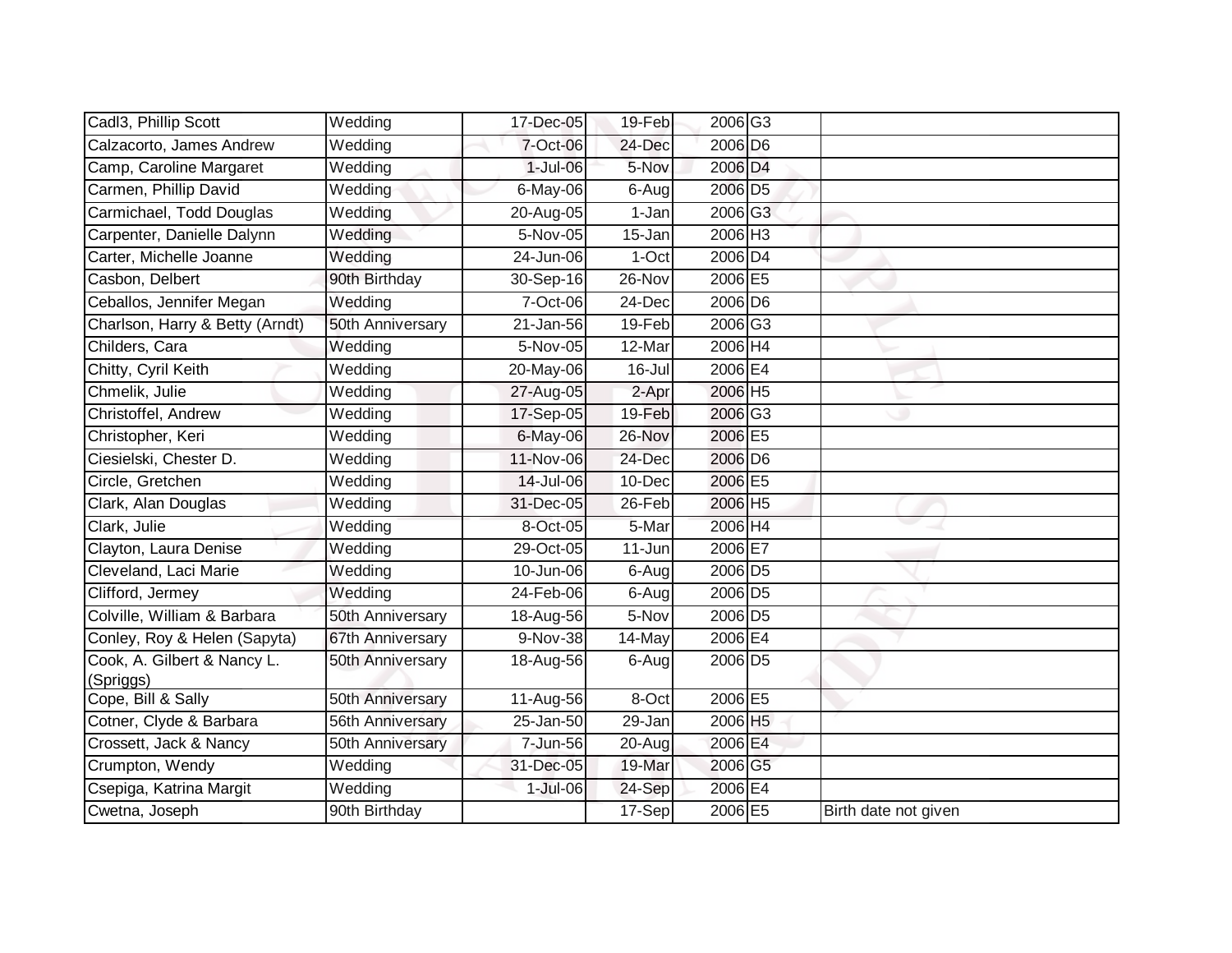| Daege, Jason Thomas                   | Wedding          | 16-Sep-06               | $29$ -Oct            | 2006 E4             |                        |
|---------------------------------------|------------------|-------------------------|----------------------|---------------------|------------------------|
| Daniel, Bob & Liz (Tudor)             | 50th Anniversary | April 15 1957           | 9-Apr                | 2006 H5             |                        |
| De Vries, Lisa Jean                   | Wedding          | 24-Jun-06               | 5-Nov                | 2006 D4             |                        |
| De Young, Robert & Sylvia             | 50th Anniversary | 15-Sep-56               | 24-Sep               | 2006 E5             |                        |
| Decker, Jody Paul                     | Wedding          | 5-Aug-06                | 8-Oct                | 2006 E4             |                        |
| DeCorte, Michael Ryan                 | Wedding          | 19-Aug-06               | 15-Oct               | 2006 E5             |                        |
| Demske, Julia                         | Wedding          | 24-Sep-05               | 30-Jul               | 2006 D4             |                        |
| Depa, Melissa Ann                     | Wedding          | 10-Jun-06               | 10-Sep               | 2006 E5             |                        |
| DeRolf, Owen                          | 90th Birthday    |                         | 19-Nov               | 2006 E5             | Birth date not given   |
| DeVries, Albert & Berniece<br>(Staal) | 50th Anniversary | 29-Jun-56               | 2-Jul                | 2006 E4             |                        |
| DeVries, Lisa Jean                    | Wedding          | $\overline{24}$ -Jun-06 | 5-Nov                | 2006 D4             |                        |
| Dowdy, Sarah                          | Wedding          | 7-Oct-06                | 10-Dec               | 2006 E5             |                        |
| Downing, M.J.                         | 80th Birthday    |                         | 4-Jun                | 2006 E4             | Birth date not given   |
| Drescher, Cynthia Mary                | Wedding          | 27-Aug-05               | 26-Feb               | 2006 H4             |                        |
| Dustin, Megan                         | Wedding          | 8-Jul-06                | 29-Oct               | 2006 E4             |                        |
| Dwyer, Meghan Elizabeth               | Wedding          | 4-Sep-05                | 21-May               | 2006 E6             |                        |
| Dykshorn, Brandyn Kaye                | Wedding          | 9-Sep-06                | 24-Dec               | 2006 D <sub>4</sub> |                        |
| Dykshorn, Joshua Wayne                | Wedding          | 25-Jun-05               | 26-Mar               | 2006 H4             |                        |
| Earle, Benjamin Carl                  | Wedding          | 10-Jun-06               | 6-Aug                | 2006 D5             |                        |
| Eggebrecht, Edward David              | Wedding          | 15-Oct-05               | $25 - Jun$           | 2006 E3             |                        |
| Eggleston, Josh                       | Wedding          | 5-Aug-06                | 29-Oct               | 2006 E4             |                        |
| Eidam, Jean Ann (Thon)                | 80th Birthday    | 11-Aug-26               | 13-Aug               | 2006 E3             |                        |
| Ernst, Edward David                   | Wedding          | 7-Jul-06                | $\overline{2}$ 4-Sep | 2006 E4             |                        |
| Fabris, Florian & Sharon              | 40th Anniversary | 20-Aug-66               | 20-Aug               | 2006 E4             |                        |
| Fedak, Neal Glen                      | Wedding          | 24-Sep-05               | $9 -$ Jul            | 2006 E4             |                        |
| Fenstermaker, Michael Ritter          | Wedding          | 19-Aug-06               | 5-Nov                | 2006 D4             |                        |
| Fessant, Bill & Louise                | 60th Anniversary |                         | 9-Apr                | 2006 H5             | Wedding date not given |
| Fielding, Richard & Madelon<br>"Lynn" | 50th Anniversary | 19-Jan-57               | 31-Dec               | 2006 E3             |                        |
| Fies, Samuel Jacob                    | Wedding          | 16-Jul-05               | 21-May               | 2006 E6             |                        |
| Fish, Martha                          | 90th Birthday    | 3-May-16                | 30-Apr               | 2006 E4             |                        |
| Fisher, Mildred                       | 90th Birthday    |                         | 16-Jul               | 2006 E4             | Birth date not given   |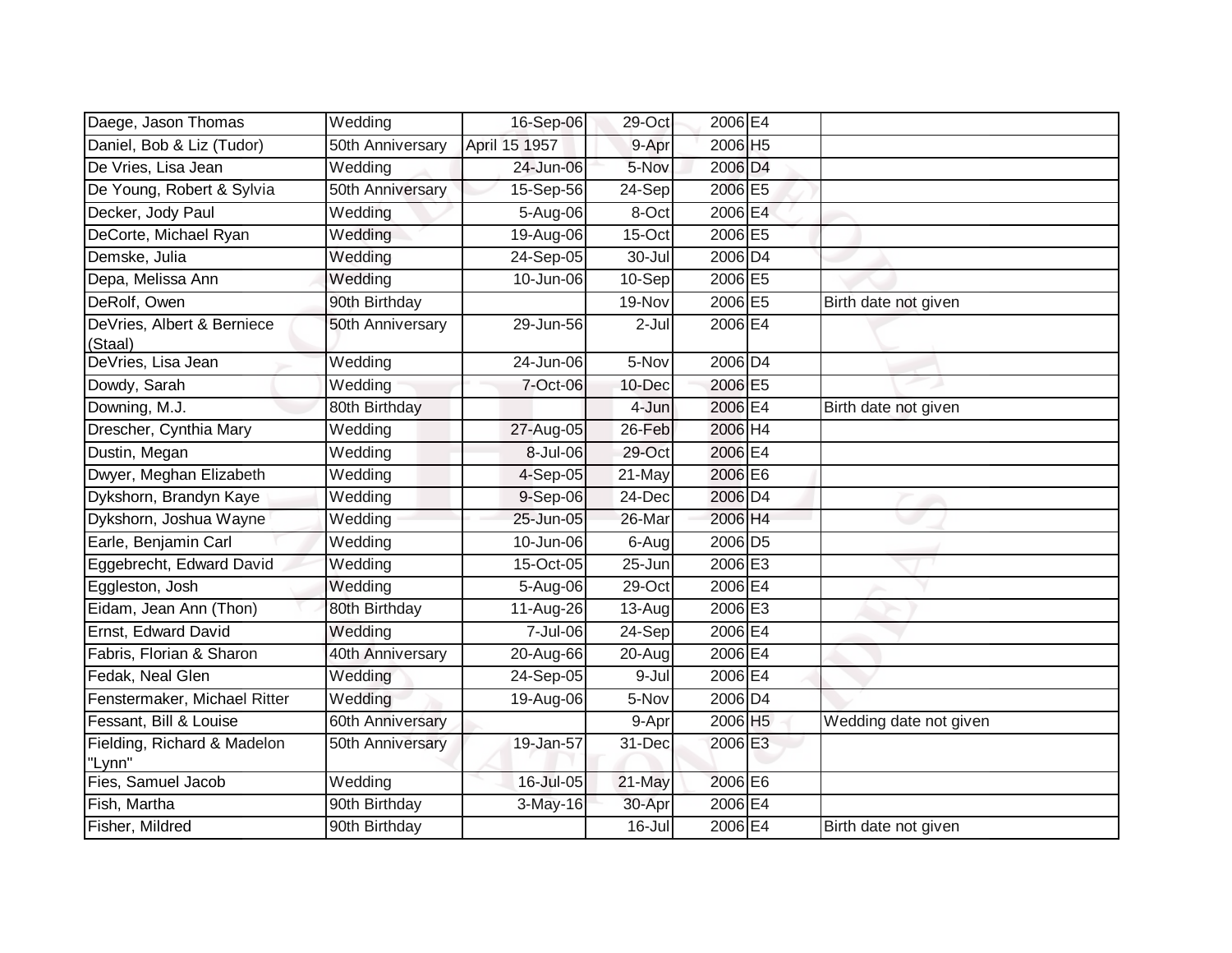| Flanagin, Monica Sue                                 | Wedding          | 5-Aug-06  | 8-Oct    | 2006 E4             |                      |
|------------------------------------------------------|------------------|-----------|----------|---------------------|----------------------|
| Flowers, Lindsey Eugene (Gene)<br>& Nanette (Miller) | 50th Anniversary | 23-Nov-56 | 26-Nov   | 2006 E5             |                      |
| Flum, Rosemarie Cinkoski                             | 80th Birthday    | 27-Jun-26 | 9-Jul    | 2006 E4             |                      |
| Ford, Beverly Dawn                                   | Wedding          | 13-May-06 | 20-Aug   | 2006 E4             |                      |
| Forney, Paul Edward                                  | Wedding          | 15-Jul-06 | 1-Oct    | 2006 D4             |                      |
| Fransted, Amy Marie                                  | Wedding          | 23-Jul-05 | 2-Apr    | 2006 H5             |                      |
| Freeman, Lucille                                     | 90th Birthday    | 11-Oct-16 | 15-Oct   | 2006 E5             |                      |
| Freemon, Lucille                                     | 90th Birthday    | 11-Oct-16 | 8-Oct    | 2006 <b>E4</b>      |                      |
| Frohnapple, Elizabeth                                | Wedding          | 17-Sep-05 | 19-Feb   | 2006 G3             |                      |
| Fryer, Richard & Eva Jane                            | 65th Anniversary | 26-Jul-41 | $20-Aug$ | 2006 E4             |                      |
| Gajewski, Raymond & Marlene<br>(Krill)               | 50th Anniversary | 11-Feb-56 | 5-Feb    | 2006 G3             |                      |
| Gallery, Russ                                        | Wedding          | 31-Dec-05 | 19-Mar   | 2006 G5             |                      |
| Gallion, Jason Michael                               | Wedding          | 21-Sep-06 | 31-Dec   | 2006 E3             |                      |
| Garcia, Richard & Joan (Plys)                        | 50th Anniversary | 4-Jun-56  | 11-Jun   | 2006 E7             |                      |
| Garland, Zacary Marshall                             | Wedding          | 13-May-06 | 20-Aug   | 2006 E4             |                      |
| Georgiadis, Olga                                     | 90th Birthday    |           | 29-Oct   | 2006 E6             | Birth date not given |
| Gerber, Melinda Kay                                  | Wedding          | 23-Sep-06 | 10-Dec   | 2006 E5             |                      |
| Gesl, Paul Michael                                   | Wedding          | 16-Dec-06 | 24-Dec   | 2006 D <sub>5</sub> |                      |
| Gielniak, William & Mary Ann<br>(Bocca)              | 50th Anniversary | 1-Jul-56  | 6-Aug    | 2006 D5             |                      |
| Gilmore, Jeremy A.                                   | Wedding          | 22-Apr-06 | 14-May   | 2006 E5             |                      |
| Giorgio, Joseph & Sharon                             | 50th Anniversary | 10-Sep-55 | 1-Jan    | 2006 G3             |                      |
| Goldasich, Joseph & Donna<br>(Pazdur)                | 25th Anniversary | 21-Mar-81 | 7-May    | 2006 E8             |                      |
| Gonzales, Julian & Angeline                          | 50th Anniversary | 10-Sep-55 | 30-Apr   | 2006 E4             |                      |
| Goranowski, Louis & Emily (Gill)                     | 60th Anniversary | 2-Mar-46  | 5-Mar    | 2006 H5             |                      |
| Graeber, Jack & Nancy<br>(Swenson)                   | 50th Anniversary | 17-Jun-56 | 25-Jun   | 2006 E3             |                      |
| Gragido, Dick & Pat                                  | 50th Anniversary | 30-May-56 | 23-Jul   | 2006 E5             |                      |
| Graham, Aaron Lee                                    | Wedding          | 27-May-06 | 26-Nov   | 2006 E5             |                      |
| Grecco, Rocce & Paula                                | 25th Anniversary | 11-Apr-81 | 2-Apr    | 2006 H5             |                      |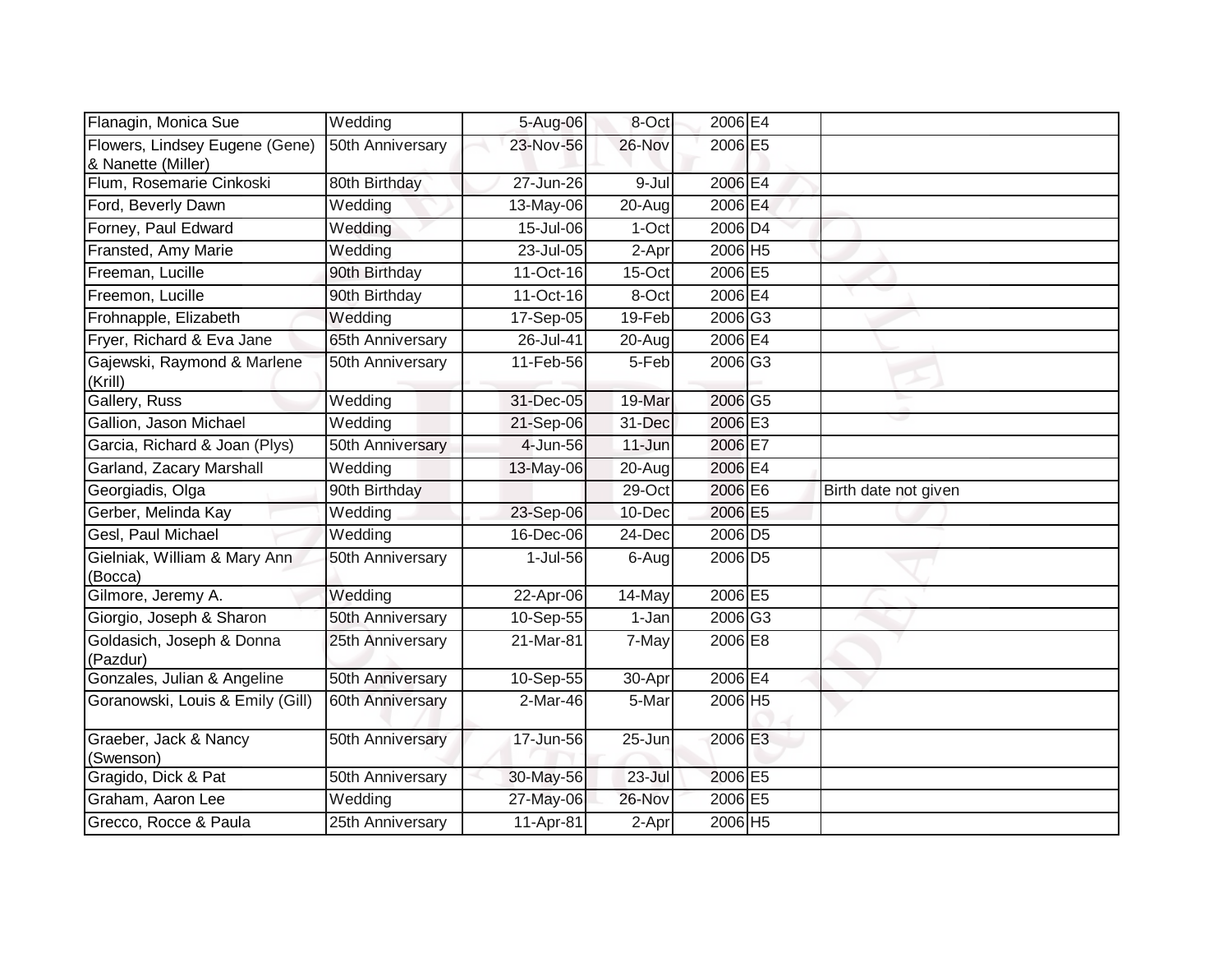| Groff, Aaron                      | Wedding          | 18-Jun-05       | 26-Mar     | 2006 H4             |                        |
|-----------------------------------|------------------|-----------------|------------|---------------------|------------------------|
| Haan, Donald & Carol              | 50th Anniversary | 22-Jun-56       | 2-Jul      | 2006 E4             |                        |
| Hackett, Richard & Beverly        | 50th Anniversary | 10-Mar-56       | 26-Mar     | 2006 H4             |                        |
| Ham, Robert & Barbara (Mauk)      | 50th Anniversary | 2-Jun-55        | 12-Mar     | 2006 H5             |                        |
| Hamrick, Colleen                  | Wedding          | 27-May-06       | 13-Aug     | 2006 E3             |                        |
| Hanas, Henry & Lenore             | 60th Anniversary | 3-Jun-46        | $2-Jul$    | 2006 E4             |                        |
| Harmeyer, Douglas                 | Wedding          | 23-Sep-06       | 10-Dec     | 2006 E5             |                        |
| Harris, Julie Renie               | Wedding          | 18-Dec-05       | 29-Jan     | 2006 H5             |                        |
| Hart, David                       | Wedding          | 27-May-06       | 16-Jul     | 2006 E4             |                        |
| Hathaway, Florence                | 90th Birthday    | $2$ -Jun-16     | 18-Jun     | 2006 E3             |                        |
| Hazzard, Wes                      | Wedding          | 30-Jul-06       | 1-Oct      | 2006 D4             |                        |
| Hejnowski, Cass Jason             | Wedding          | $1-Jul-06$      | 24-Sep     | 2006 E4             |                        |
| Helt, David Anthony               | Wedding          | 29-Oct-05       | 1-Jan      | 2006 G3             |                        |
| Hemingway, Patricia Ann           | Wedding          | 20-Aug-05       | 1-Jan      | 2006 G3             |                        |
| Herrera, Eluterio (Ludy) & Jovita | 50th Anniversary | July 14th, 1956 | 8-Oct      | 2006 E5             |                        |
| Herrin, Emily                     | Wedding          | 27-May-06       | $16 -$ Jul | 2006 E4             |                        |
| Herzog, Emily Louise              | Wedding          | 6-May-06        | 26-Nov     | 2006 E5             |                        |
| Hescher, Charles & Patricia       | 50th Anniversary | 7-Apr-56        | 26-Mar     | 2006 H5             |                        |
| Hess, Elmer & Beatrice (Bea)      | 50th Anniversary | 30-Jun-56       | 9-Jul      | 2006 E4             |                        |
| Highsmith, Ashley Elizabeth       | Wedding          | 24-Sep-05       | 9-Jul      | 2006 E4             |                        |
| Hildenbrand, Bradlee Dale         | Wedding          | $1$ -Jul-06     | 10-Sep     | 2006 E5             |                        |
| Hiskes, George & Audrey           | 50th Anniversary | 29-Sep-56       | 1-Oct      | 2006 D <sub>4</sub> |                        |
| Hites, Kevin                      | Wedding          | 27-Aug-05       | 2-Apr      | 2006 H5             |                        |
| Hollenbeck, Laura Kristen         | Wedding          | 20-May-06       | $16 -$ Jul | 2006 E4             |                        |
| Holst, Fred & Norma               | 60th Anniversary | 29-Sep-46       | 10-Dec     | 2006 E8             |                        |
| Holterhoff, Anne Elizabeth        | Wedding          | 24-Sep-05       | 19-Mar     | 2006 G5             |                        |
| Horn, Natalie Ann                 | Wedding          | 25-Mar-06       | 3-Sep      | 2006 E5             |                        |
| Huffman, Natalie S.               | Wedding          | 23-Sep-06       | 29-Oct     | 2006 E4             |                        |
| III, Peter William                | Wedding          | 1-Jul-06        | 5-Nov      | 2006 D4             |                        |
| Irby, Bill & Ge Juan (Webber)     | 50th Anniversary | 22-Sep-56       | 29-Oct     | 2006 E6             |                        |
| Itczak, Adam Joseph               | Wedding          |                 | 10-Sep     | 2006 E5             | Wedding date not given |
| Iwan, Stefanie Jean               | Wedding          | 21-Sep-06       | 31-Dec     | 2006 E3             |                        |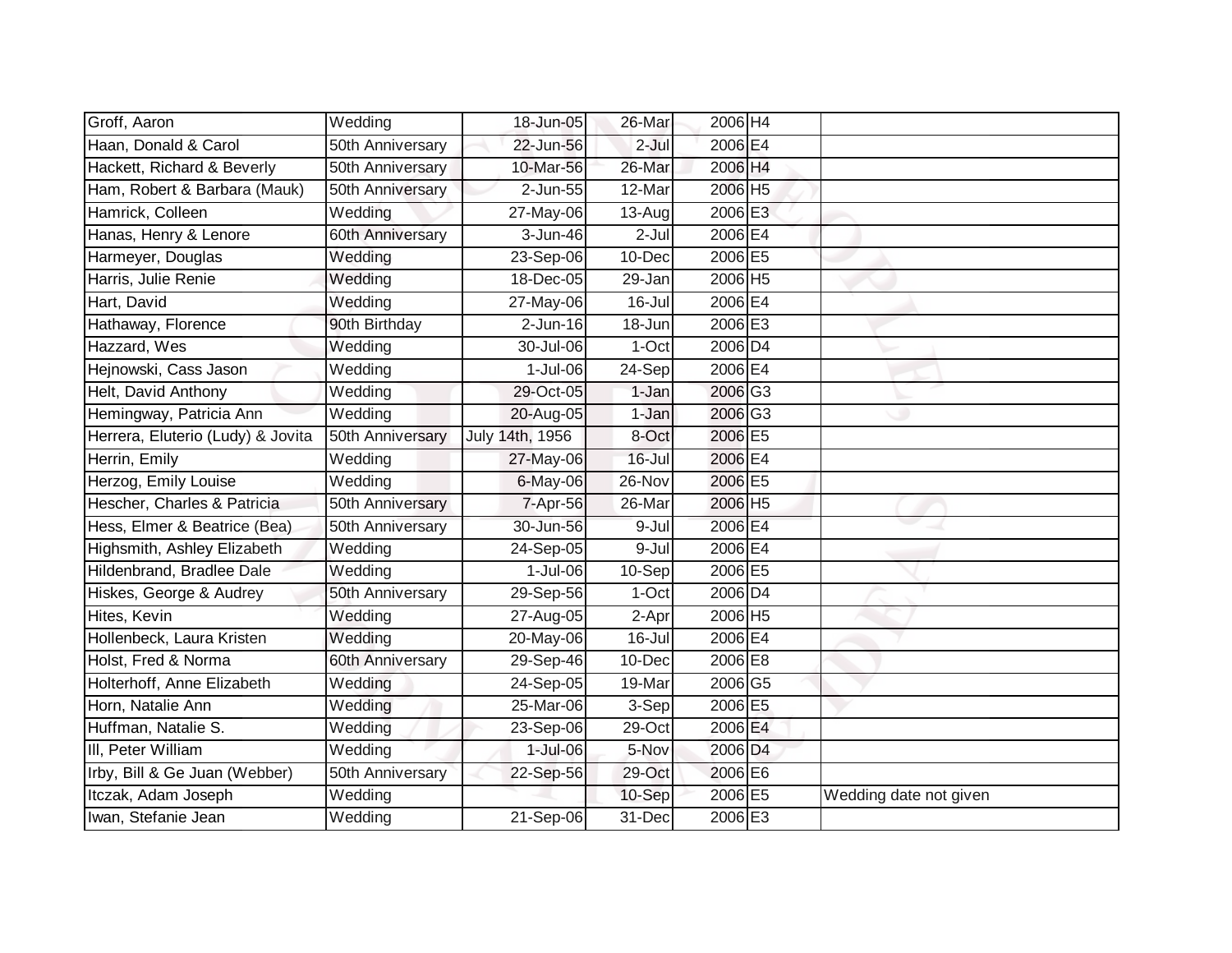| Jacobs, Brett Randall                                      | Wedding          | 10-Sep-05   | 5-Feb    | 2006 F5 |                        |
|------------------------------------------------------------|------------------|-------------|----------|---------|------------------------|
| Jankowski, Julie Ann                                       | Wedding          | 25-Jun-05   | 19-Mar   | 2006 G4 |                        |
| Janovsky, Arthur                                           | 90th Birthday    |             | 1-Oct    | 2006 D4 | Birth date not given   |
| Jansen, Andy                                               | Wedding          | 25-Jun-05   | 8-Jan    | 2006 G3 |                        |
| Jensen, Karen                                              | Wedding          | 21-May-05   | 29-Jan   | 2006 H5 |                        |
| Jensen, Stella                                             | 100th Birthday   | 21-Dec-06   | 17-Dec   | 2006 E5 |                        |
| Jernigan, Walt & Pat                                       | 50th Anniversary |             | 4-Jun    | 2006 E4 | Wedding date not given |
| Johnson, Dwayne E. Jr.                                     | Wedding          | 30-Nov-05   | 19-Mar   | 2006 G4 |                        |
| Johnston, Wally & Donna                                    | 40th Anniversary | 19-Nov-66   | 19-Nov   | 2006 E5 |                        |
| Jones, Rosie                                               | 100th Birthday   | 14-Dec-05   | 29-Jan   | 2006 H5 |                        |
| Josvai, Margaret                                           | 90th Birthday    | 17-Oct-16   | 5-Nov    | 2006 D4 |                        |
| Juergens, Robert Lee Jr.                                   | Wedding          | 29-Oct-05   | 11-Jun   | 2006 E7 |                        |
| Jura, Jeff                                                 | Wedding          | 7-Oct-06    | 10-Dec   | 2006 E5 |                        |
| Kalb, Helen                                                | 100th Birthday   | 2-May-06    | 4-Jun    | 2006 E4 |                        |
| Kambiss, Ted & Audrey                                      | 60th Anniversary | 7-Nov-46    | 17-Dec   | 2006 E5 |                        |
| Keefner, Adam Garrett                                      | Wedding          | 7-Oct-06    | $15-Oct$ | 2006 E4 |                        |
| Keener, Theodore                                           | Wedding          | 29-May-06   | 30-Jul   | 2006 D4 |                        |
| Kelly, Shaun Paul                                          | Wedding          | 26-Nov-05   | 23-Apr   | 2006 G4 |                        |
| Kenning, Kristin Marie                                     | Wedding          | 30-Dec-05   | 14-May   | 2006 E5 |                        |
| Ketchems, Curtiss & Delphine                               | 50th Anniversary |             | 11-Jun   | 2006 E7 | Wedding date not given |
| Klawitter, Donald John & Carole<br>Marie                   | 50th Anniversary | 22-Sep-56   | 10-Sep   | 2006 E4 |                        |
| Kleckner, Melvin Edward & Grace 50th Anniversary<br>Eilene |                  | 11-Aug-56   | 20-Aug   | 2006 E4 |                        |
| Klepsch, Frederick (Dr.)                                   | Wedding          | 25-Mar-06   | $2-Jul$  | 2006 E5 |                        |
| Klingensmith, Katie                                        | Wedding          | 17-Sep-05   | 5-Mar    | 2006 H5 |                        |
| Klitzman, Kelly Ann                                        | Wedding          | $1$ -Jul-06 | 10-Sep   | 2006 E5 |                        |
| Knish, Annie Louise                                        | Wedding          | 30-Jul-05   | 29-Jan   | 2006 H5 |                        |
| Knish, Joseph                                              | 90th Birthday    | 14-Mar-16   | 19-Mar   | 2006 G5 |                        |
| Kovacich, Georg & Mildred                                  | 55th Anniversary |             | 12-Nov   | 2006 E5 | Wedding date not given |
| Kovecsi, Joseph III                                        | Wedding          | 24-Jun-06   | 19-Nov   | 2006 E5 |                        |
| Krajewski, Lisa                                            | Wedding          | 26-Aug-06   | 26-Nov   | 2006 E5 |                        |
| Kravetz, Anna                                              | 90th Birthday    |             | 9-Jul    | 2006 E4 | Birth date not given   |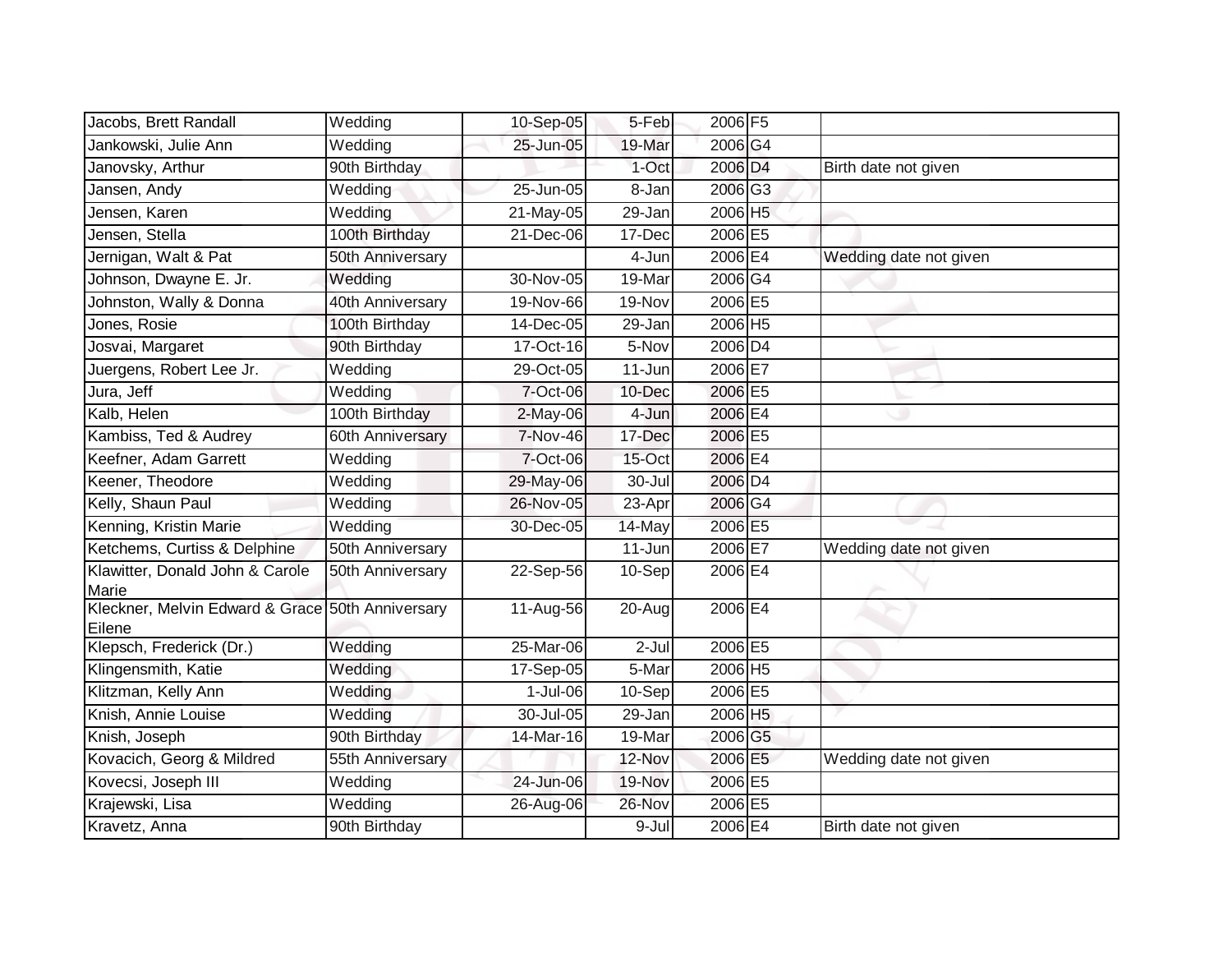| Krick, Ken                              | Wedding          | 8-Jul-06      | 6-Aug      | 2006 D4        |                        |
|-----------------------------------------|------------------|---------------|------------|----------------|------------------------|
| Kristovic, John & Loretta<br>(Grudziem) | 50th Anniversary | 21-Jul-56     | 6-Aug      | 2006 D4        |                        |
| Krolikowski, James Martin               | Wedding          | 5-Nov-05      | $15 - Jan$ | 2006 H3        |                        |
| Krueger, John                           | Wedding          | $6$ -May-06   | 26-Nov     | 2006 E5        |                        |
| Kubiak, Matthew Michael                 | Wedding          | 30-Jul-05     | 5-Mar      | 2006 H4        |                        |
| Kuehl, Warren & Marilyn                 | 60th Anniversary |               | 9-Jul      | 2006E4         | Wedding date not given |
| Kurek, Lottie                           | 90th Birthday    |               | 10-Dec     | 2006 E8        | Birth date not given   |
| Kurzydym, Mark & Peggy                  | 25th Anniversary | <b>Jul-88</b> | 11-Jun     | 2006 E7        |                        |
| Kuzmar, Henry & Dorothy                 | 60th Anniversary | 27-Apr-46     | 11-Jun     | 2006E7         |                        |
| Kuzniar, Stan & Maureen                 | 40th Anniversary | 23-Apr-66     | 14-May     | 2006 E4        |                        |
| Kuzniar, Stan & Maureen                 | 40th Anniversary | 23-Apr-66     | 18-Jun     | 2006 E3        |                        |
| aBorde, Damon Martin                    | Wedding          | 8-Jul-06      | 19-Nov     | 2006 E5        |                        |
| Ladra, Nickolas Alan                    | Wedding          | 23-Sep-06     | 29-Oct     | 2006 E4        |                        |
| LaHayne, Edith                          | 90th Birthday    | 17-Apr-16     | 14-May     | 2006 E5        |                        |
| andis, Hillary Anne                     | Wedding          | 8-Jul-06      | 19-Nov     | 2006 E5        |                        |
| angmeyer, Robin Danielle                | Wedding          | 19-Nov-05     | 5-Feb      | 2006 F4        |                        |
| arson, Jessica Michelle                 | Wedding          | 17-Dec-05     | 19-Feb     | 2006 G3        |                        |
| Larson, Paul & Arlene                   | 50th Anniversary |               | 20-Aug     | 2006 E4        | Wedding date not given |
| ederman, Harold & Pauline               | 50th Anniversary | 29-Sep-56     | 8-Oct      | 2006 E5        |                        |
| eonard, Keith Hoyt                      | Wedding          | $24-$ Sep-05  | 19-Mar     | 2006 G5        |                        |
| epper, Lauren Ashley                    | Wedding          | 30-Jul-06     | $1-Oct$    | 2006 D4        |                        |
| Likens, Dianna Lynette                  | Wedding          | 21-Jan-06     | 19-Mar     | 2006 G5        |                        |
| Liss, Michael                           | Wedding          | 17-Jun-06     | 24-Sep     | 2006E4         |                        |
| oeffler, Otto & Evelyn                  | 50th Anniversary | 29-Sep-56     | 24-Sep     | 2006 E5        |                        |
| ong, Bruce William                      | Wedding          | 8-Jul-06      | 24-Sep     | 2006 <b>E4</b> |                        |
| ong, Bruce William                      | Wedding          | 8-Jul-06      | 17-Sep     | 2006 E5        |                        |
| Long, Richard (Dick) & Jean Ann         | 50th Anniversary | 14-Jan-56     | 12-Mar     | 2006 H5        |                        |
| Louise, Matthew                         | Wedding          | 15-Jul-06     | 12-Nov     | 2006 E5        |                        |
| Lucht, Walter & Hertha                  | 50th Anniversary |               | 5-Feb      | 2006 F4        | Wedding date not given |
| Lulinski, Alexander                     | Wedding          | 23-Jul-05     | 2-Apr      | 2006 H5        |                        |
| Mack, Tara Jean                         | Wedding          | 22-Jul-06     | 29-Oct     | 2006 E4        |                        |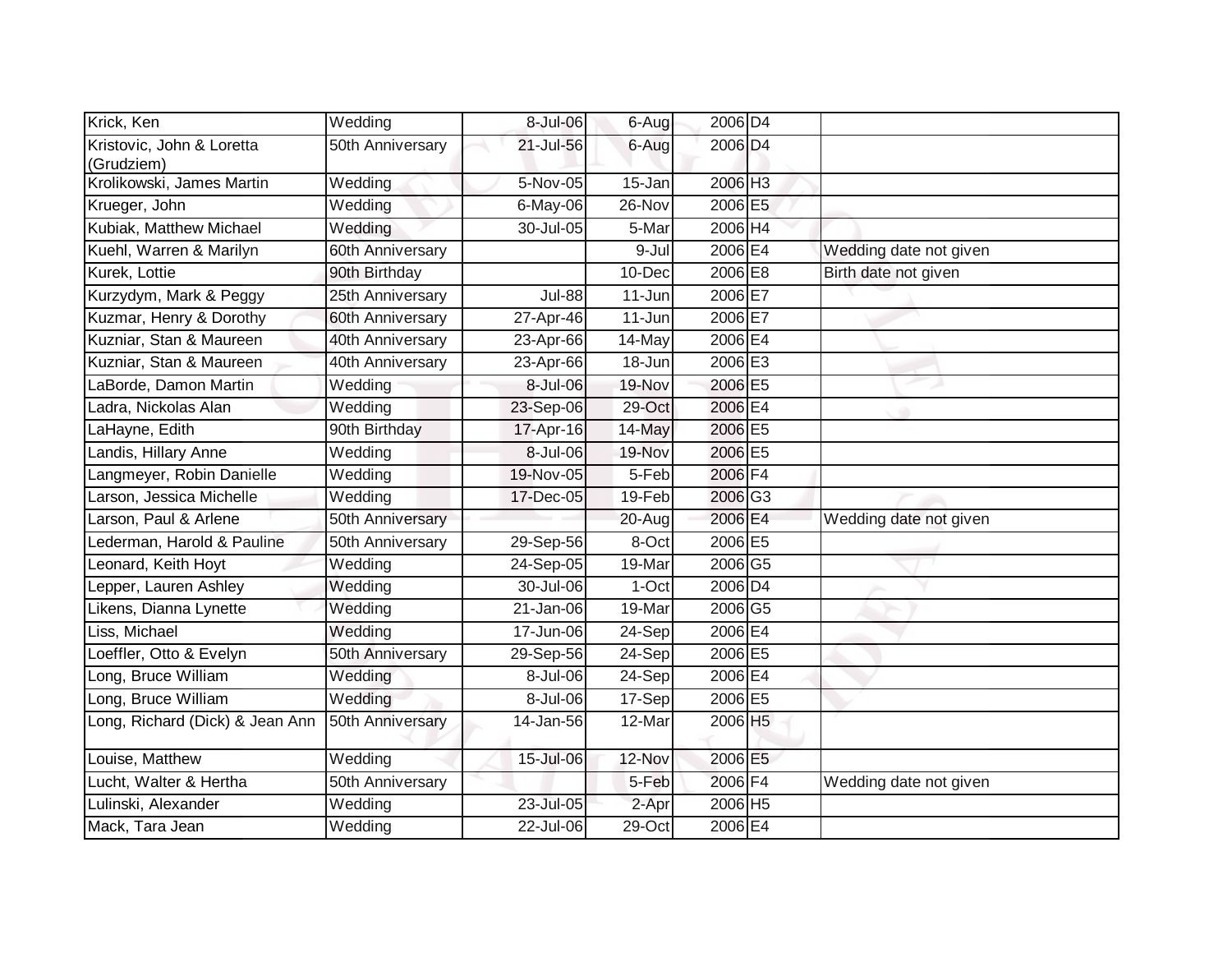| Mack, Tara Jean                        | Wedding          | 22-Jul-06          | 15-Oct | 2006 E4                         |                                 |
|----------------------------------------|------------------|--------------------|--------|---------------------------------|---------------------------------|
| Mahoney, Colleen                       | Wedding          | 8-Oct-05           | 22-Jan | 2006 G3                         |                                 |
| Maicher, Kara                          | Wedding          | 15-Jul-06          | 12-Nov | 2006 E5                         |                                 |
| Mallory, Joseph R. (Seargeant)         | Wedding          | September,<br>2006 | 29-Oct | 2006 E4                         |                                 |
| Mannion, Michael & Sharon              | 50th Anniversary | 18-Aug-56          | 24-Sep | 2006 E5                         |                                 |
| Maple, Emerald G.                      | 95th Birthday    | $20$ -Oct-11       | 29-Oct | 2006 E6                         |                                 |
| Maple, Emerald G.                      | 95th Birthday    | 20-Oct-11          | 22-Oct | 2006 E5                         |                                 |
| Marcelak, Michael Daniel               | Wedding          | 25-Mar-06          | 3-Sep  | 2006 E5                         |                                 |
| Marcinek, Richard Paul & Sharon<br>Lee | 50th Anniversary | 11-Feb-56          | 26-Feb | 2006 H5                         |                                 |
| Maresh, Teresa Lynn                    | Wedding          | Oct-05             | 6-Augl | 2006 D4                         |                                 |
| Marshall, Michelle                     | Wedding          | 14-Oct-06          | 15-Oct | 2006 E5                         |                                 |
| Martin, Nora                           | Wedding          | 17-Jun-06          | 24-Sep | $2006 \, \text{E} \overline{4}$ |                                 |
| Martinez, Geraldine Faith              | Wedding          | $6-$ Sep $-06$     | 22-Oct | 2006 E5                         |                                 |
| Maurer, Greg Alan                      | Wedding          | 8-Apr-06           | 30-Jul | 2006 D <sub>5</sub>             |                                 |
| May, Sabrina Marie                     | Wedding          | 25-Nov-05          | 15-Jan | 2006 H <sub>3</sub>             |                                 |
| McCabe, Harold (Bud)                   | 85th Birthday    | 15-Nov-21          | 24-Dec | 2006 D4                         |                                 |
| McCaslin, Joshua                       | Wedding          | 14-Jul-06          | 10-Dec | 2006 E5                         |                                 |
| McDermott, Loyal "Mac" & Judith        | 50th Anniversary | 1958               | 3-Sep  | 2006 E5                         | Complete wedding date not given |
| McDevitt, Beatrice                     | 80th Birthday    | 11-Nov-25          | 26-Feb | 2006 H4                         |                                 |
| McDowell, Robert                       | Wedding          | 6-Aug-05           | 19-Mar | 2006 G4                         |                                 |
| McGregor, Mindy                        | Wedding          | $5-May-06$         | 6-Augl | 2006 D5                         |                                 |
| McKaig, Christy                        | Wedding          | 20-May-06          | 20-Aug | 2006 E4                         |                                 |
| Merritt, Andrew John                   | Wedding          | 22-Jul-06          | 15-Oct | 2006 E4                         |                                 |
| Merritt, Andrew John                   | Wedding          | 22-Jul-06          | 29-Oct | 2006 E4                         |                                 |
| Meyers, Mark Thomas                    | Wedding          | 22-Sep-06          | 5-Nov  | 2006 D4                         |                                 |
| Michael, Matthew Kent                  | Wedding          | 24-Jun-06          | 24-Sep | 2006 E4                         |                                 |
| Michalak, Edmund & Regina              | 70th Anniversary | 19-Feb-36          | 12-Mar | 2006 H5                         |                                 |
| Michalak, Edmund J.                    | 90th Birthday    |                    | 5-Nov  | 2006 D <sub>4</sub>             | Birth date not given            |
| Miklusak, Neil Allen                   | Wedding          | 12-Aug-06          | 24-Sep | 2006 E4                         |                                 |
| Mileusnich, Stephen & Dorothy          | 60th Anniversary | $4-Mar-46$         | 30-Apr | 2006 E4                         |                                 |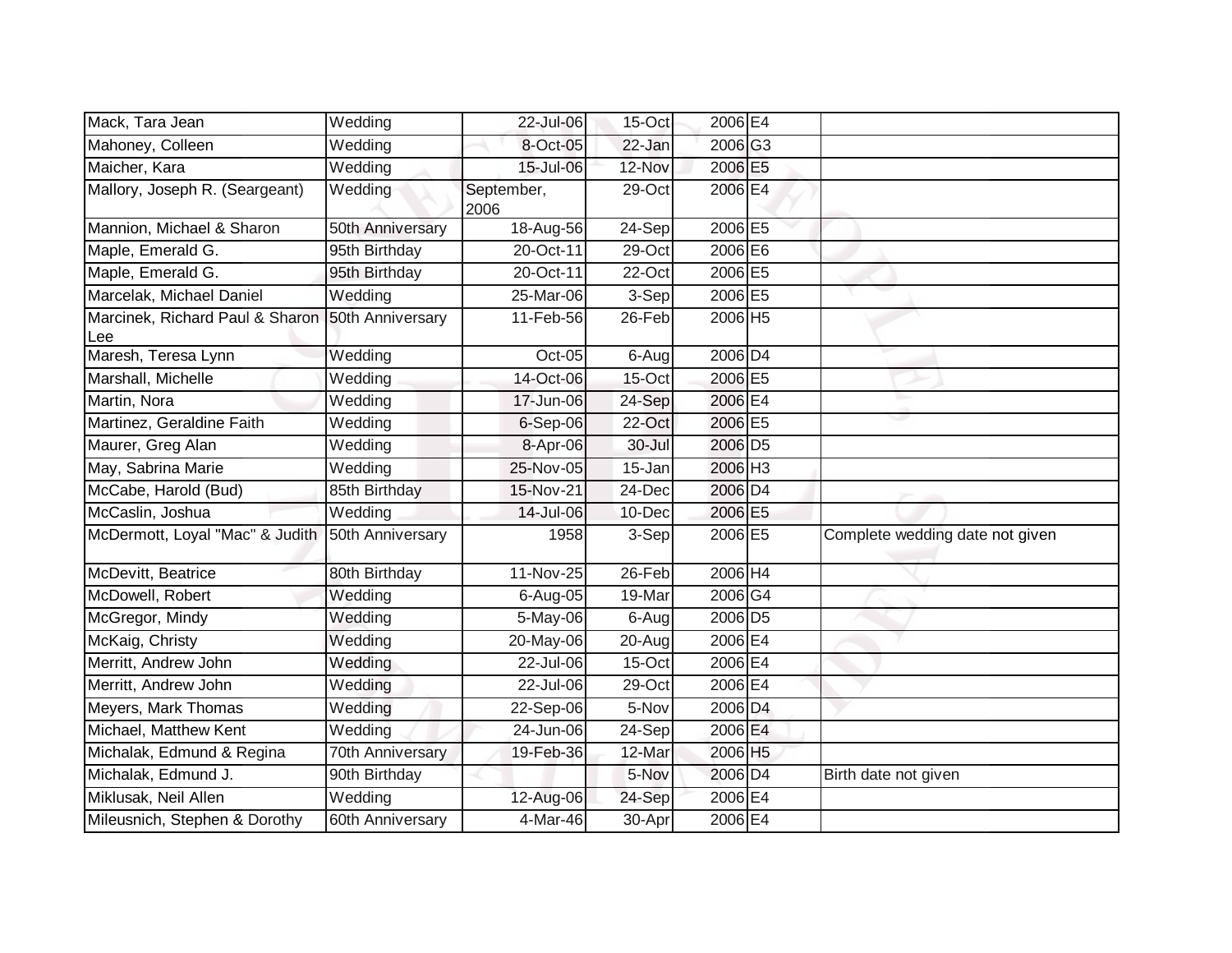| Miller, Andrew Christian                     | Wedding          | 1-Jul-06    | 12-Nov    | 2006 E5               |                        |
|----------------------------------------------|------------------|-------------|-----------|-----------------------|------------------------|
| Miller, Richard & Helen<br>(Broschart)       | 50th Anniversary | 23-Jun-56   | 25-Jun    | 2006 E3               |                        |
| Minch, Margaret                              | 90th Birthday    |             | 10-Sep    | 2006 E4               | Birth date not given   |
| Mitchell, Joshua                             | Wedding          | 8-Jul-06    | 29-Oct    | 2006 E4               |                        |
| Mize, Paul                                   | 100th Birthday   |             | $24-Sep$  | 2006 E5               | Birth date not given   |
| Modglin, Lisa Marie                          | Wedding          | 20-May-06   | 6-Aug     | 2006 D5               |                        |
| Mohlman, Suzanne                             | Wedding          | 15-Oct-05   | 8-Jan     | 2006 G3               |                        |
| Moisant, Jeremy Joseph                       | Wedding          | 27-May-06   | 8-Oct     | 2006 E4               |                        |
| Molina, Joseph Paul Jr.                      | Wedding          | 13-Aug-06   | 24-Sep    | 2006 E4               |                        |
| Mollard, Robert Clyde "Patrick"              | Wedding          | 27-May-06   | 15-Oct    | 2006 E5               |                        |
| Morales, Abe & Marie                         | 65th Anniversary |             | 1-Oct     | 2006 D <sub>4</sub>   | Wedding date not given |
| Mosby, Jonathan S.                           | Wedding          | $1-Oct-05$  | 26-Feb    | 2006 H4               |                        |
| Motkowicz, Lindsey Marie                     | Wedding          | 29-Oct-05   | 1-Jan     | 2006 G3               |                        |
| Mueller, Kathleen Allison                    | Wedding          | 8-Jul-06    | 24-Sep    | 2006 E4               |                        |
| Mueller, Kathleen Allison                    | Wedding          | 8-Jul-06    | 17-Sep    | 2006 E5               |                        |
| Muha, Bob & Margaret                         | 50th Anniversary |             | 30-Jul    | 2006 D <sub>5</sub>   | Wedding date not given |
| Muir, Jon Thomas                             | Wedding          | 30-Jul-05   | 29-Jan    | 2006 H5               |                        |
| Mullins, James David                         | Wedding          | 22-Dec-05   | 9-Apr     | 2006 H4               |                        |
| Murphy, Sarah Gabriel                        | Wedding          | 16-Sep-06   | 10-Dec    | 2006 E5               |                        |
| Nagel, Lori                                  | Wedding          | 8-Jul-06    | $6 - Aug$ | 2006 D4               |                        |
| Nallenweg, Richard & Dorothy                 | 50th Anniversary | 26-May-56   | 6-Aug     | 2006 D <sub>5</sub>   |                        |
| Narvid, John & Jean                          | 60th Anniversary | 12-May-45   | 7-May     | 2006 E8               |                        |
| Natzke, Richard & Charlotte                  | 50th Anniversary | 13-Oct-56   | 10-Dec    | 2006 E8               |                        |
| Nelson, James Averill                        | Wedding          | 25-Nov-05   | 15-Jan    | $2006$ H <sub>3</sub> |                        |
| Newberry, Ali Nicole                         | Wedding          | 6-May-06    | 6-Aug     | 2006 D5               |                        |
| Nolen, Bill & Sharon                         | 50th Anniversary | 13-Jul-56   | 10-Sep    | 2006E4                |                        |
| North, Lisa                                  | Wedding          | 17-Dec-05   | 19-Feb    | 2006 G3               |                        |
| Nowaczyk, Jennifer                           | Wedding          | 6-Aug-05    | 19-Mar    | 2006 G4               |                        |
| Odle, Earl Richard & Kay Anita<br>(Garrison) | 50th Anniversary | $1$ -Jun-56 | 23-Jul    | 2006 E5               |                        |
| Olszewski, Mae                               | 92nd Birthday    |             | 12-Mar    | 2006 H5               | Birth date not given   |
| Oram, Jennifer Marie                         | Wedding          | 9-Jul-05    | 8-Jan     | 2006 G3               |                        |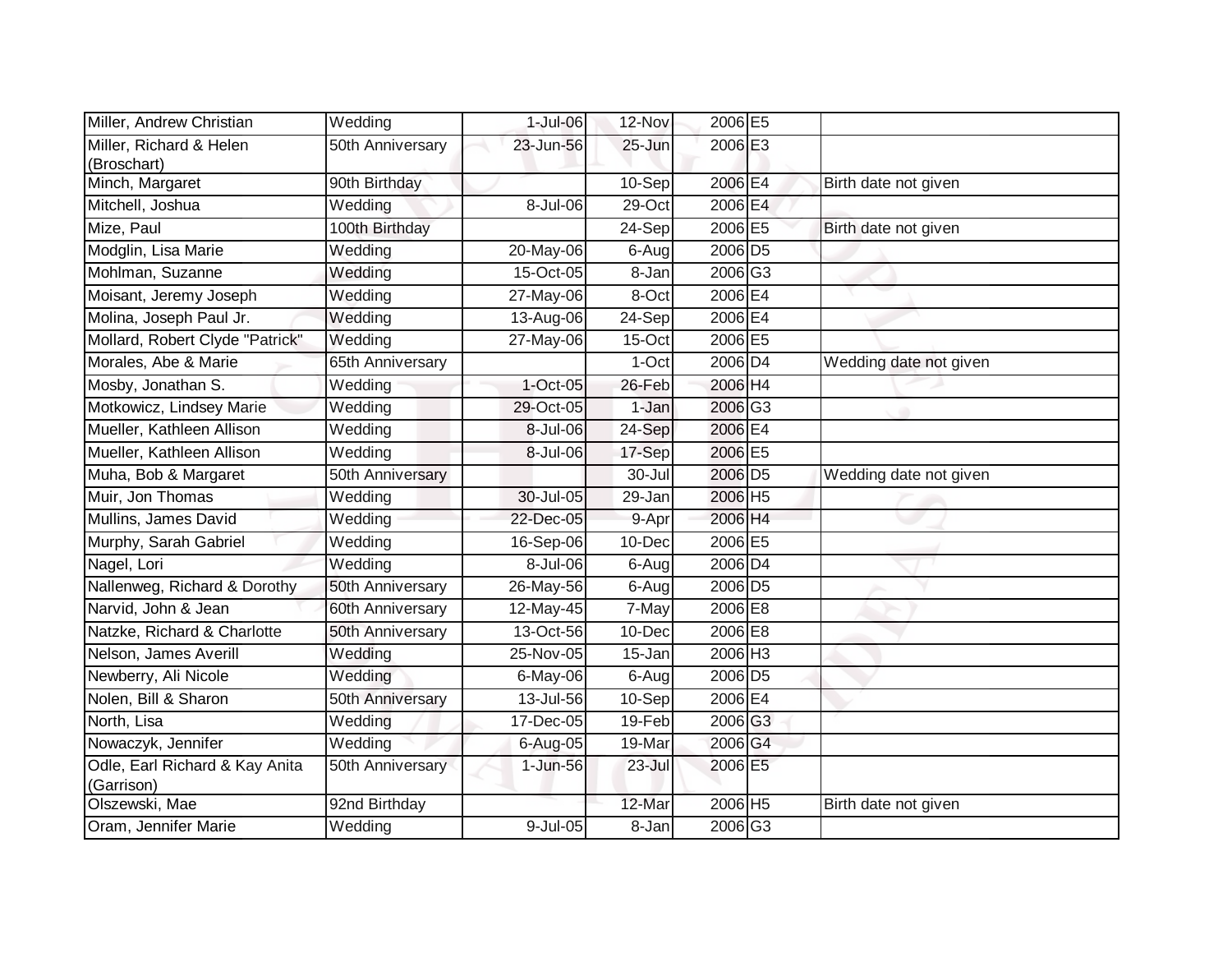| Orth, Alan Frank & Bonnie Lou  | 50th Anniversary | 16-Jun-56   | $23$ -Jul           | 2006 E5             |                        |
|--------------------------------|------------------|-------------|---------------------|---------------------|------------------------|
| Ostrowski, Amanda Susan        | Wedding          | $1$ -Oct-05 | 26-Feb              | 2006 H4             |                        |
| Owen, Eva Mae (Martin)         | 90th Birthday    | 10-Jun-16   | 4-Jun               | 2006 E4             |                        |
| Pacholski, Joseph & Adeline    | 65th Anniversary |             | 8-Oct               | 2006 E5             | Wedding date not given |
| Palermo, Penny                 | Wedding          | 11-Nov-06   | 24-Dec              | 2006 D6             |                        |
| Paradzinski, Alvin & Elizabeth | 50th Anniversary | 7-Apr-56    | 7-May               | 2006 E8             |                        |
| Parrish, Rayburn & Anna        | 65th Anniversary | $1-Dec-41$  | 3-Dec               | 2006 E5             |                        |
| Paswinski, Andy & Dorothy      | 60th Anniversary |             | 6-Aug               | 2006 D <sub>5</sub> | Wedding date not given |
| Paunovich, Steve Jr. & Toshiko | 50th Anniversary | 9-May-56    | 4-Jun               | 2006E4              |                        |
| Peach, Ken & Nancy             | 50th Anniversary |             | 5-Nov               | 2006 D <sub>5</sub> | Wedding date not given |
| Pearson, George & Barbara      | 50th Anniversary | 30-Sep-56   | 1-Oct               | 2006 D4             |                        |
| Pekoz, Sophie                  | 91st Birthday    |             | 15-Oct              | 2006 E5             | Birth date not given   |
| Pele, Lauren Jenine            | Wedding          | 22-Sep-06   | 5-Nov               | 2006 D4             |                        |
| Persons, Elizabeth Arlene      | Wedding          | 25-Jun-05   | 26-Mar              | 2006 H4             |                        |
| Pesich, David Michael          | Wedding          | 4-Sep-05    | 21-May              | 2006 E6             |                        |
| Peterson, Erin                 | Wedding          | 5-Aug-06    | 10-Dec              | 2006 E8             |                        |
| Piekarz, Thaddeus & Lillian    | 60th Anniversary | 26-Jan-46   | 26-Mar              | 2006 H5             |                        |
| Ploszaj, Chester & Josephine   | 50th Anniversary | 26-Nov-55   | $\overline{5}$ -Feb | 2006 G3             |                        |
| Polito, Constance (Puntillo)   | 90th Birthday    | $1-Apr-16$  | 7-May               | 2006 E9             |                        |
| Popovich, Nick & Virginia      | 60th Anniversary | 24-Aug-46   | 6-Augl              | 2006 D5             |                        |
| Poston, Darrell                | Wedding          | 17-Dec-05   | 19-Feb              | 2006 G3             |                        |
| Potchen, Daniel                | Wedding          | 25-Mar-06   | $2-Jul$             | 2006 E5             |                        |
| Preising, Elizabeth Barbara    | Wedding          | 2-Jul-06    | 3-Dec               | 2006 E5             |                        |
| Pullins, Cynthia               | Wedding          | 6-Oct-06    | 5-Nov               | 2006 D4             |                        |
| Punchard, Frank                | 80th Birthday    | 30-Oct-25   | 5-Feb               | 2006 F4             |                        |
| Ranney, Matthew                | Wedding          | 5-May-06    | 6-Aug               | 2006 D5             |                        |
| Reed, Michelle Marie           | Wedding          |             | $10-$ Sep           | 2006 E5             | Wedding date not given |
| Reel, Virgil & Wilma           | 60th Anniversary | 29-Nov-46   | 3-Dec               | 2006 E5             |                        |
| Reid, Megan Denise             | Wedding          | 16-Sep-06   | 5-Nov               | 2006 D4             |                        |
| Remus, Matthew                 | Wedding          | 17-Jun-06   | 30-Jul              | 2006 D5             |                        |
| Rex, Mildred (Costner)         | 90th Birthday    |             | 19-Feb              | 2006 G3             | Birth date not given   |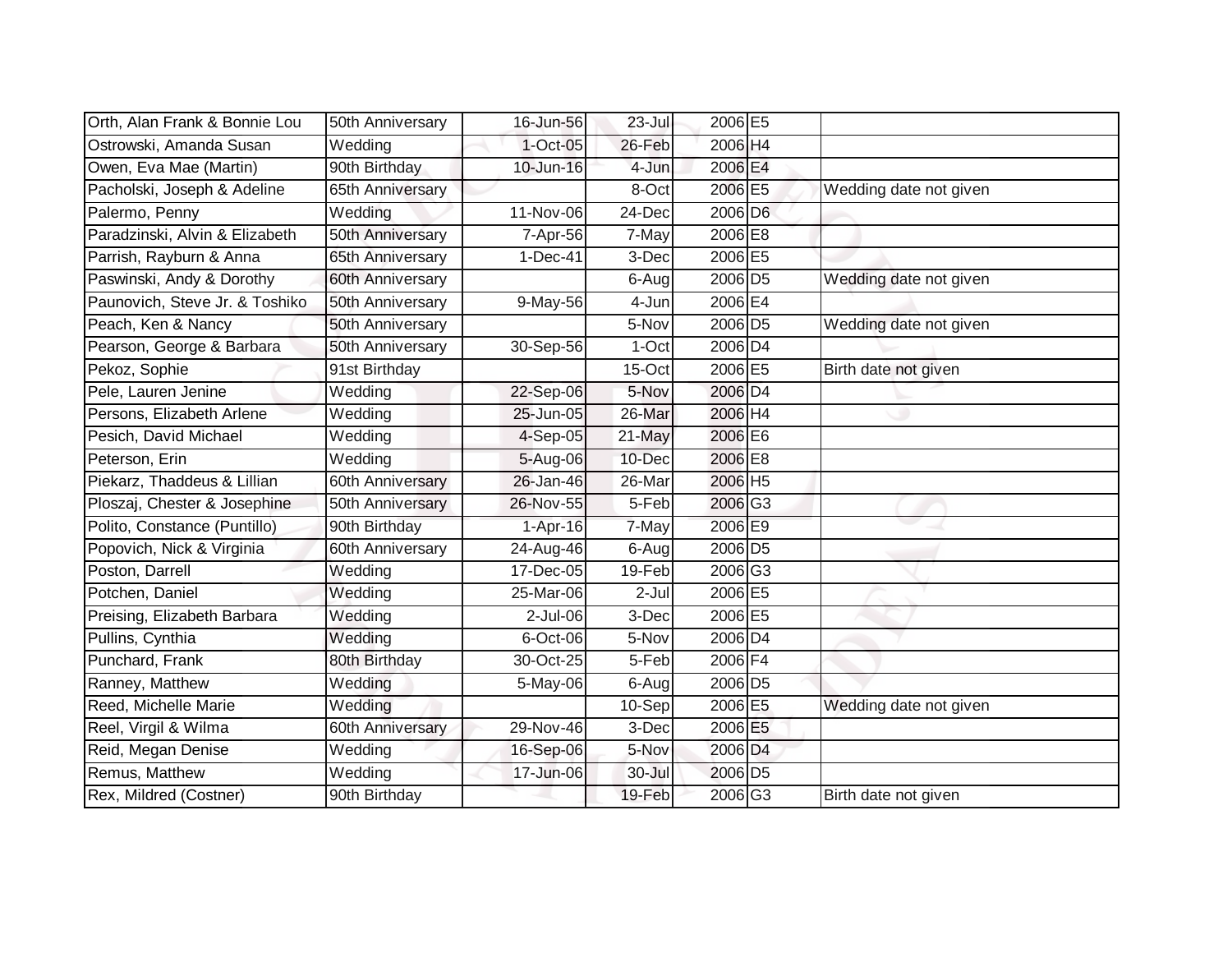| Ritter, John Wesley Jr. & Joan<br>llean             | 50th Anniversary | 21-Apr-56   | 23-Apr     | 2006G4              |                              |
|-----------------------------------------------------|------------------|-------------|------------|---------------------|------------------------------|
| Roark, Metro & Linda (Jennings)                     | 40th Anniversary | 7-Oct-66    | 26-Nov     | 2006 E5             |                              |
| Robinson, Robert & Alice                            | 60th Anniversary | 26-Oct-46   | 12-Nov     | 2006 E5             |                              |
| Romeli, Nicholas                                    | Wedding          | 8-Oct-05    | 22-Jan     | 2006 G3             |                              |
| Rosa, Felix Manuel Jr.                              | Wedding          | 6-Sep-06    | 22-Oct     | 2006 E5             |                              |
| Rossetti, Rebecca Lynne                             | Wedding          | 14-Feb-06   | 19-Mar     | 2006 G4             |                              |
| Rothschild, Kelly                                   | Wedding          | 25-Jun-05   | 8-Jan      | 2006 G3             |                              |
| Rueda, Monita                                       | Wedding          | 29-Oct-06   | 10-Dec     | 2006 E8             |                              |
| Ruiter, Kathleen Joy                                | Wedding          | 19-Aug-06   | 15-Oct     | 2006 E5             |                              |
| Sasser, Adam Rush                                   | Wedding          | 12-Aug-06   | $1-Oct$    | 2006 D4             |                              |
| Satterblom, Raymond & Arlene                        | 65th Anniversary |             | 12-Nov     | 2006 E5             | Wedding date not given       |
| Schilling, Ella                                     | 100th Birthday   |             | 6-Aug      | 2006 D4             | Birth date not given         |
| Schloer, Megan Marie                                | Wedding          | 8-Apr-06    | $30 -$ Jul | 2006 D <sub>5</sub> |                              |
| Schoenfelt, Edward & Debra Lynn                     | 25th Anniversary |             | 22-Oct     | 2006 E5             | Wedding date not given       |
| Schroeder, Clarence & Margaret                      | 50th Anniversary | 17-Dec-56   | 10-Dec     | 2006 E8             |                              |
| Schu, Gretchen Christina                            | Wedding          | 7-Oct-06    | 15-Oct     | 2006 E4             |                              |
| Schweitzer, Richard George &<br>Josephine Huber     | 50th Anniversary | 5-Sep-56    | 26-Nov     | 2006 E5             |                              |
| Sedlak, Mary                                        | Wedding          | 26-Aug-06   | 17-Sep     | 2006 E5             |                              |
| Sedoris, Matthew Ryan                               | Wedding          | $6$ -May-06 | 26-Nov     | 2006 E5             |                              |
| Sertic, Robert & Alice                              | 50th Anniversary | 19-May-56   | $2-Jul$    | 2006 E4             |                              |
| Sickles, Franklin "Hammer" &<br>Philomena (Martone) | 60th Anniversary | 1946        | 19-Nov     | 2006 E5             | Exact wedding date not given |
| Sidor, Edward & Jean (Schwartz)                     | 50th Anniversary | 20-Oct-56   | 22-Oct     | 2006 E5             |                              |
| Simale, Robert Ralph & Beverly<br>Jean              | 50th Anniversary | 28-Apr-56   | 30-Apr     | 2006 E4             |                              |
| Simale, Robert Ralph & Beverly<br>Jean              | 50th Anniversary | 28-Apr-56   | 23-Apr     | 2006 G4             |                              |
| Simler, Robby                                       | Wedding          | 8-Apr-06    | 11-Jun     | 2006 E7             |                              |
| Simon, Adam (Lance Corporal)                        | Wedding          | 19-Aug-06   | 24-Dec     | 2006 D4             |                              |
| Skafish, Bradley Alan                               | Wedding          | 9-Jul-05    | 8-Jan      | 2006 G3             |                              |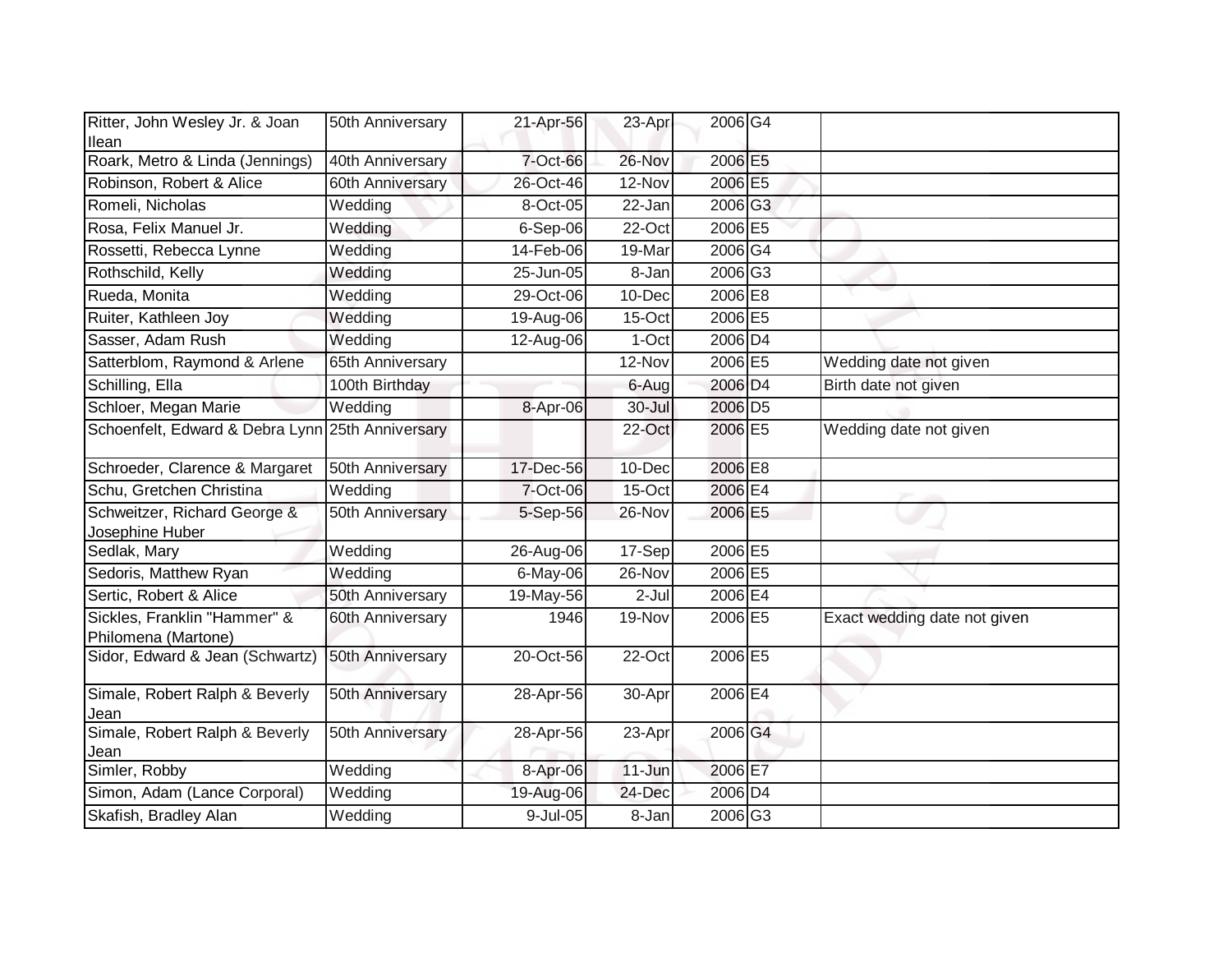| Skorch, Hazel                                   | 90th Birthday    |              | $23$ -Jul            | 2006 E5             | Birth date not given |
|-------------------------------------------------|------------------|--------------|----------------------|---------------------|----------------------|
| Smith, Brian                                    | Wedding          | 8-Oct-05     | 5-Mar                | 2006 H4             |                      |
| Smith, Howard & Delores (Ford)                  | 50th Anniversary | 31-Mar-56    | 14-May               | 2006 E4             |                      |
| Smith, Robert Brown & Ruth                      | 60th Anniversary | 10-Mar-46    | 9-Apr                | 2006 H5             |                      |
| <b>Stowers</b>                                  |                  |              |                      |                     |                      |
| Smith, Stephanie Lee                            | Wedding          | 16-Jul-05    | 21-May               | 2006 E6             |                      |
| Smitka, Bill & Pat (Stiscak)                    | 50th Anniversary | 13-Oct-56    | 12-Nov               | 2006 E5             |                      |
| Solyn, Carisa Briana                            | Wedding          | 12-Aug-06    | $\overline{24}$ -Sep | 2006 E4             |                      |
| Spisak, Duane & Sandra                          | 50th Anniversary | 25-Aug-56    | $10-Sep$             | 2006 E4             |                      |
| Stanley, David Miller & Mabel<br>LeAnna (Brown) | 60th Anniversary | 6-Jul-46     | $15$ -Oct            | 2006 E4             |                      |
| Stempkowski, Leslie Ann                         | Wedding          | 27-May-06    | 15-Oct               | 2006 E5             |                      |
| Stern, Jill Marie                               | Wedding          | 17-Jun-06    | 30-Jul               | 2006 D <sub>5</sub> |                      |
| Stevens, Scott Cameron                          | Wedding          | 22-Oct-05    | 10-Sep               | 2006 E4             |                      |
| Stevenson, Michele Lynn                         | Wedding          | 15-Oct-05    | 9-Jul                | 2006 E4             |                      |
| Strezo, Leslie                                  | Wedding          | 29-May-06    | 30-Jul               | 2006 D4             |                      |
| Strimbu, Donald & Helene                        | 50th Anniversary | 17-Nov-56    | 1-Oct                | 2006 D4             |                      |
| Stuart, Brandi                                  | Wedding          | 24-Feb-06    | $6-Aug$              | 2006 D <sub>5</sub> |                      |
| Such, Helen (Pellar)                            | 95th Birthday    |              | 20-Aug               | 2006 E4             | Birth date not given |
| Summers, Matthew                                | Wedding          | $25$ -Jun-05 | 5-Mar                | 2006 H4             |                      |
| Summers, Matthew Michael                        | Wedding          | 25-Jun-05    | 5-Feb                | 2006 F5             |                      |
| Sweet, Karen                                    | Wedding          | 9-Nov-06     | 10-Dec               | 2006 E5             |                      |
| Swiatkowski, Richard & Kathryn                  | 25th Anniversary | 24-Jan-81    | 5-Feb                | 2006 G3             |                      |
| Szafarczyk, Stephanie                           | Wedding          | 25-Jun-05    | 5-Feb                | 2006 G3             |                      |
| Szany, Joseph                                   | 92nd Birthday    |              | 8-Oct                | 2006 <b>E4</b>      |                      |
| Szucs, Todd Michael                             | Wedding          | $2$ -Jul-05  | 15-Jan               | 2006 H <sub>3</sub> |                      |
| Tanis, Larry Gene                               | Wedding          | 19-Nov-05    | 5-Feb                | 2006 F4             |                      |
| Tavarczky, Robert & Nannette<br>(Melcher)       | 50th Anniversary | 4-Feb-56     | 19-Mar               | 2006 G5             |                      |
| Teixeira, Derek Anthony                         | Wedding          | 25-Jun-05    | 19-Mar               | 2006 G4             |                      |
| Terzes, Albert & Peggy                          | 60th Anniversary | 28-Apr-46    | 28-May               | 2006 D5             |                      |
| Tokarczyk, Joseph                               | Wedding          | 9-Nov-06     | 10-Dec               | 2006 E5             |                      |
| Tolliver, Jamie Jean                            | Wedding          | 15-Jul-06    | 1-Oct                | 2006 D4             |                      |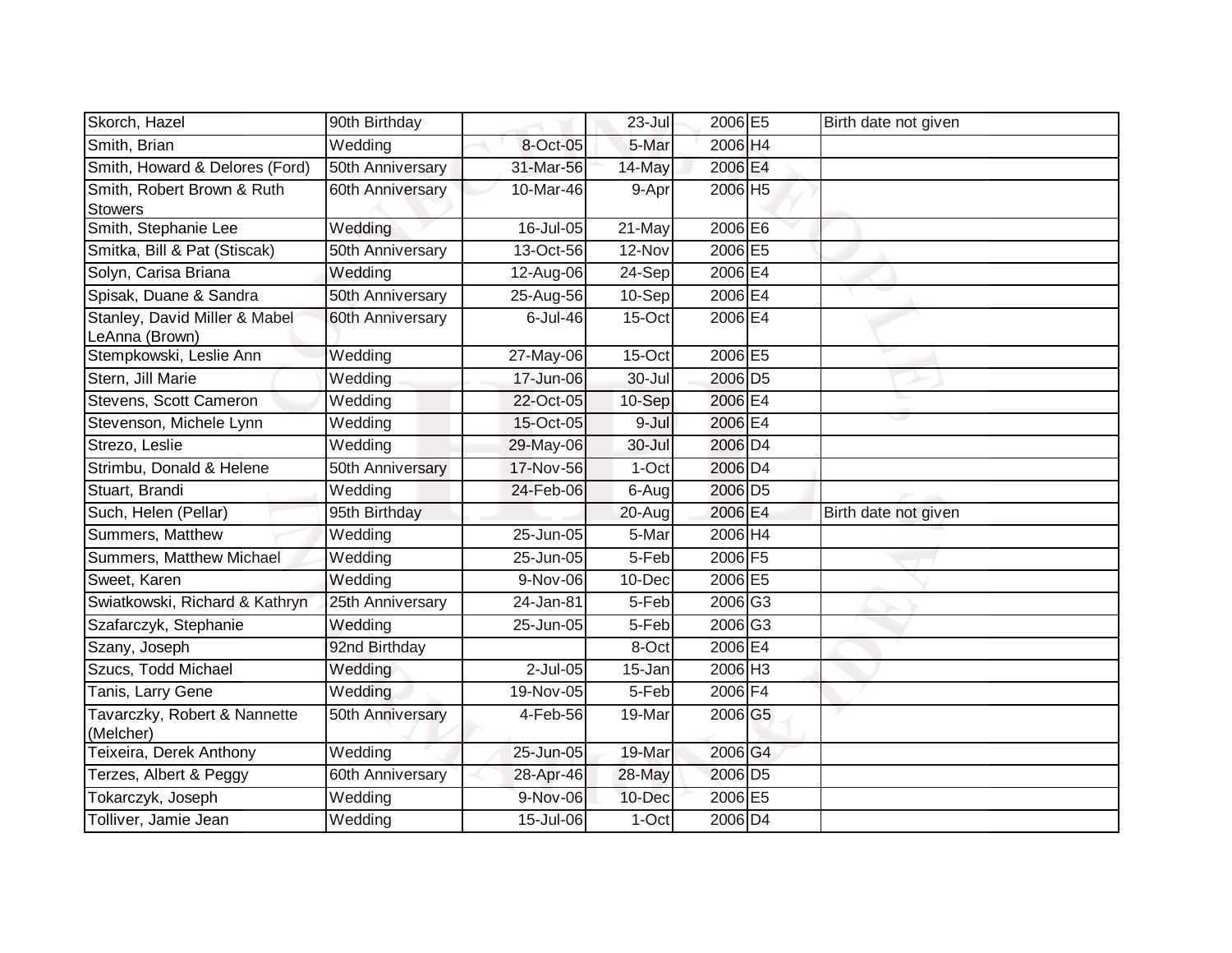| Torzewski, Lindsey K.                      | Wedding               | 24-Jun-06              | 19-Nov     | 2006 E5             |                        |
|--------------------------------------------|-----------------------|------------------------|------------|---------------------|------------------------|
| Totos, John                                | Wedding               | 21-May-05              | 29-Jan     | 2006 H5             |                        |
| Trowbridge, Bobby L. & (Mrs.)              | 60th Anniversary      | 28-Sep-46              | 29-Oct     | 2006 E4             | Wife's name not given  |
| Trowbridge, Bobby L. & (Mrs.)              | 60th Anniversary      | 28-Sep-46              | 12-Nov     | 2006 E5             | Wife's name not given  |
| Trznadel, Lou & Mary                       | 50th Anniversary      | 26-May-56              | $23 -$ Jul | 2006 E5             |                        |
| Tucker, Robert Earl & Mary<br>Susan        | 50th Anniversary      | 19-May-56              | 11-Jun     | 2006 E7             |                        |
| Tweedle, Helen Ruth                        | 90th Birthday         | $\overline{5}$ -Dec-16 | 26-Nov     | 2006 E5             |                        |
| Valant, James & Patricia                   | 50th Anniversary      | 19-Nov-56              | 10-Dec     | 2006 E8             |                        |
| Van Laten, Jonathan                        | Wedding               | 26-Aug-06              | 17-Sep     | 2006 E5             |                        |
| Van Ramshorst, John S. (Jack) &<br>Shirley | 50th Anniversary      |                        | 24-Sep     | 2006 E5             | Wedding date not given |
| Vander Pol, John                           | Wedding               | 24-Jun-06              | 8-Oct      | 2006 E4             |                        |
| Vanderhoff, Kylie Nichole                  | Wedding               | 26-Nov-05              | 23-Apr     | 2006 G4             |                        |
| Vasquez, Jessica Lizzette                  | Wedding               | 16-Sep-06              | 29-Oct     | 2006 E4             |                        |
| Ventimiglia, Lawrence & Dorothy<br>(Soja)  | 50th Anniversary      |                        | 5-Nov      | 2006 D <sub>5</sub> | Wedding date not given |
| Vollrath, Amy Ann                          | Wedding               | 15-Oct-05              | 25-Jun     | 2006 E3             |                        |
| Vollrath, Bradley Curt                     | Wedding               | 20-Aug-05              | $25 - Jun$ | 2006 E3             |                        |
| Vreeland, Vanessa Ann                      | Wedding               | 10-Sep-05              | 5-Feb      | 2006 F5             |                        |
| Wachowski, Mark Anthony                    | Wedding               | 16-Sep-06              | 5-Nov      | 2006 D <sub>4</sub> |                        |
| Wagner, Jonathan Michael                   | Wedding               | 27-Aug-05              | 26-Feb     | 2006 H4             |                        |
| Walker, Ralph & Elisabeth                  | 50th Anniversary      | $17 - Dec-55$          | 8-Jan      | 2006 G3             |                        |
| Walla, Robert Christopher                  | Wedding               | Oct-05                 | 6-Aug      | 2006 D4             |                        |
| Wampler, Betty                             | 80th Birthday         | 10-Jun-26              | 2-Jul      | 2006 E5             |                        |
| Wathen, Craig Vincent                      | Wedding               | $2$ -Jul-06            | 3-Dec      | 2006 E5             |                        |
| Weber, Ronald & Patricia                   | 50th Anniversary      | 27-Dec-55              | 22-Jan     | 2006G3              |                        |
| Weingart, Diane Marie                      | Wedding               | $1-Jul-06$             | 12-Nov     | 2006 E5             |                        |
| Werner, Jeffrey Kyle                       | Wedding               | 3-Sep-05               | 26-Mar     | 2006 H4             |                        |
| West, Kelly L.                             | Wedding               | 30-Nov-05              | 19-Mar     | 2006 G4             |                        |
| Whitaker, Alfred & Anna                    | 60th Anniversary      |                        | 29-Oct     | 2006 E5             | Wedding date not given |
| Widup, Dustin                              | Wedding               | 27-May-06              | 13-Aug     | 2006 E3             |                        |
| Wiegand, Alan Patrick                      | $\overline{W}$ edding | 30-Jul-05              | 19-Mar     | 2006 G4             |                        |